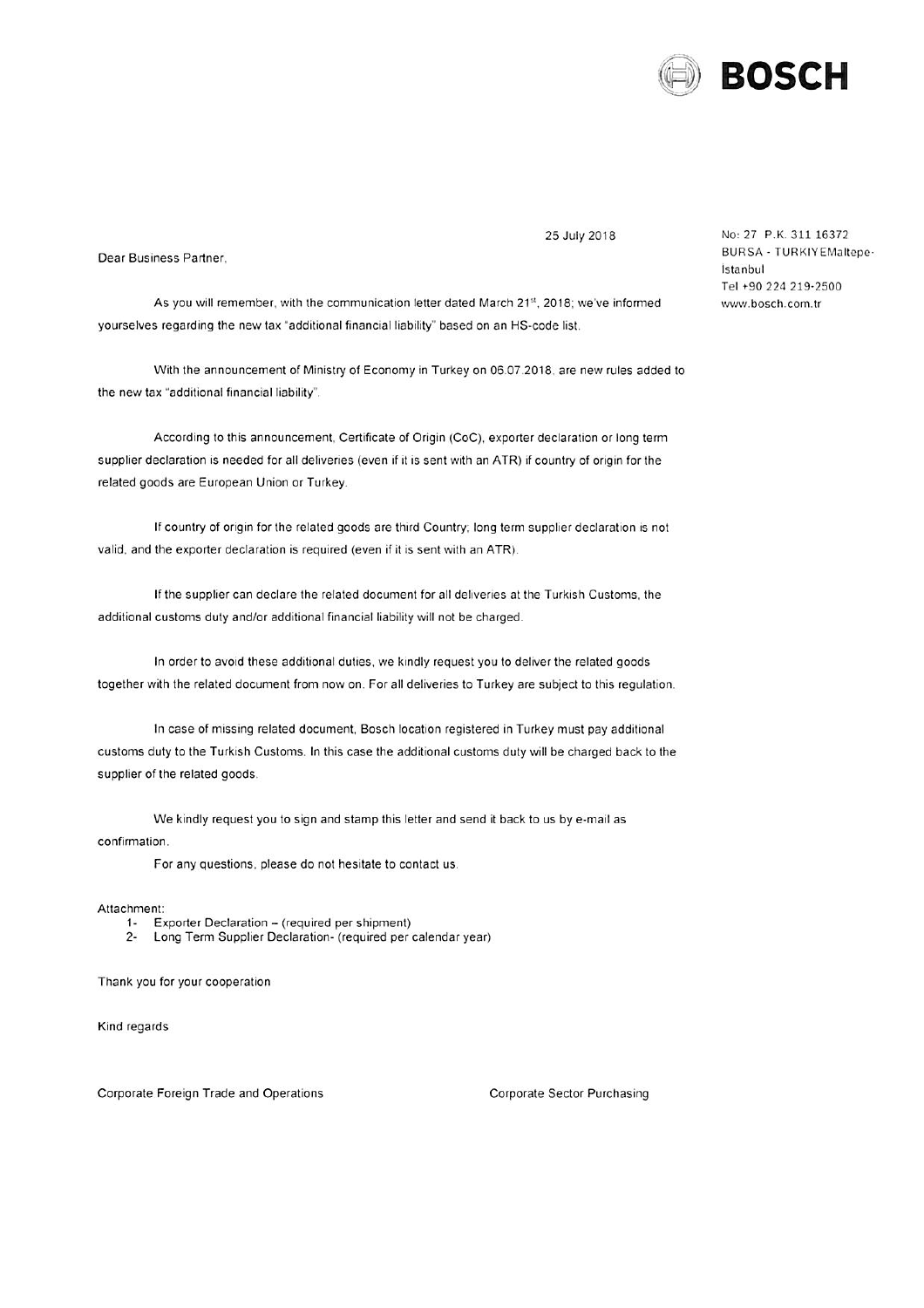## **UZUN DÖNEM TEDARİKÇİ BEYANI**

Not: Aşağıdaki dipnotlara uygun olarak doldurulan kutu içerisindeki metin, tedarikçi beyanını oluşturur. Dipnotlar beyanda tekrar edilmez.

Aşağıda imzası bulunan ben, Ventil kolben ............................................... 1 F 00V H406-..................... 2 tanımlı eşyanın, Bosch Sanayi ve Ticaret A.S....'e<sup>3</sup>düzenli olarak tedarik edildiğini, Germany ( DE ) /Europen Union..................................................... <sup>4</sup> menşeli olduğunu ve TR…................................................................ 5 ile tercihli ticareti düzenleyen menşe kuralına uyduğunu beyan ederim.

□ …….(ülke/ülkelerin ismi) ile kümülasyon uygulandığını

X Kümülasyon uygulanmadığını.<sup>6</sup>

beyan ederim.

Bu beyan, .....01.01.2018.............................'den ...31.12.2018......................... 'e<sup>7</sup> kadar, bu eşyanın tüm sevkiyatı için geçerlidir.

Bu beyanın geçerliliği süresi içinde dahi sona erdiğinde .. Bosch Sanayi ve Ticaret A.Ş........... <sup>3</sup>'e derhal bilgi vermeyi taahhüt ederim.

İstenildiğinde, bu beyanı destekleyecek tüm kanıtları gümrük idaresine sağlamayı taahhüt ederim.

Yer ve tarih ..............……………………. 8 1İmza sahibinin adı ve firmadaki pozisyonu, firma ad ve adresi 9 İmza…………………………... 10

1Tanım

 $\overline{a}$ 

2Faturalarda kullanıldığı şekliyle ticari açıklamalar, (örn. model no)

4Türkiye, Topluluk, veya 69 uncu maddenin 1 inci fıkrasında belirtilen ülke, ülkeler veya bölge grubu.

10 İmza

<sup>3</sup> Tedarik konusu eşyanın gönderildiği firma. adı.

<sup>5</sup> 69 uncu maddenin 1 inci fıkrasında belirtilen ilgili ülke, ülkeler veya bölge grubu.

<sup>6</sup> Kümülasyon uygulanmamışsa işaretlenecektir. Kümülasyon uygulanmışsa yazılmayacaktır.

<sup>7</sup> Tarihler gösterilir. Süre, 12 ayı aşamaz.

<sup>8</sup> Yer ve tarih

<sup>9</sup> İmza sahibinin adı ve firmadaki pozisyonu, firma ad ve adresi.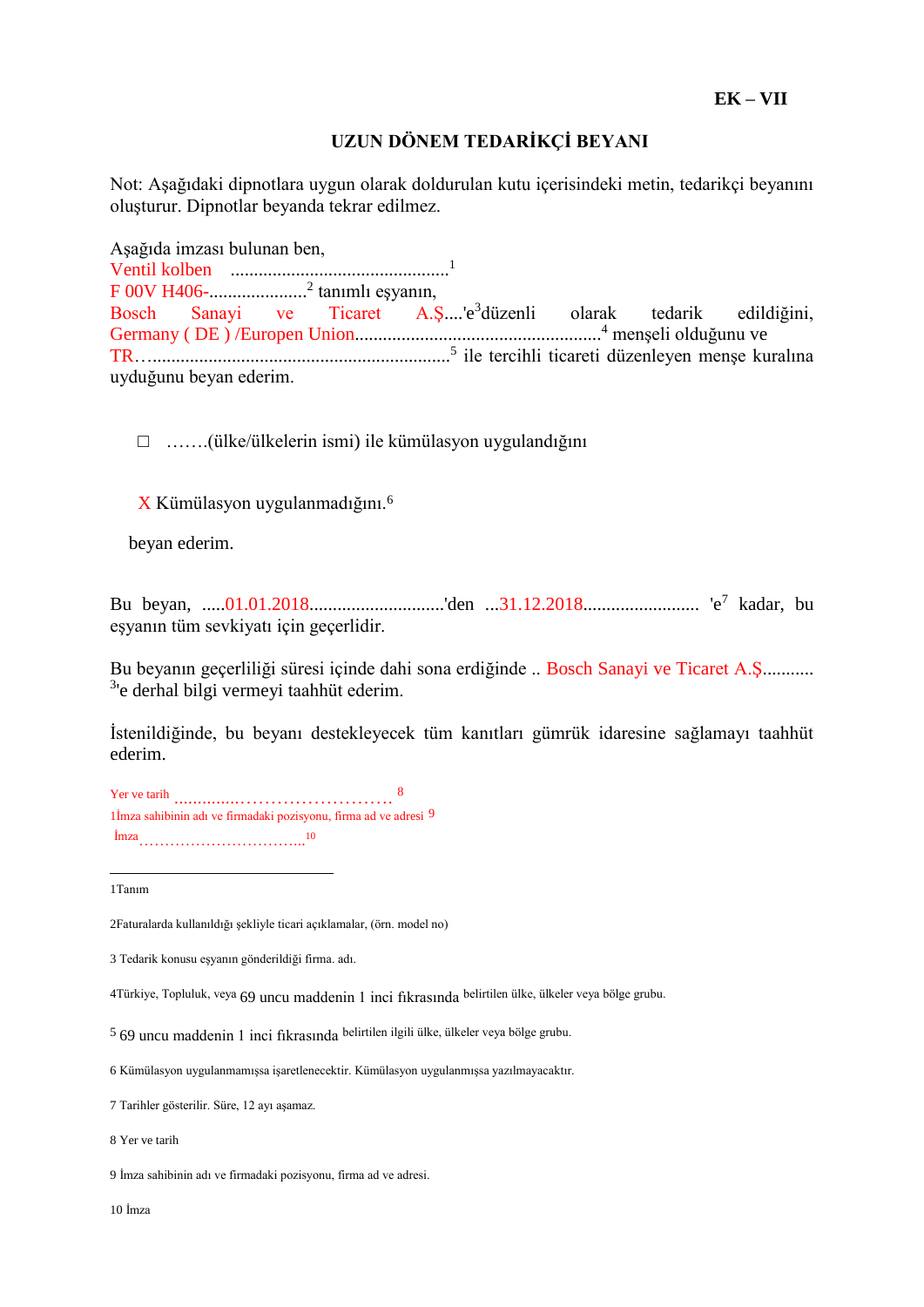## **Long-term supplier's declaration**

The supplier's declaration, the text of which is given below, must be made out in accordance with the footnotes. However, the footnotes do not have to be reproduced. **DECLARATION** I, the undersigned, declare that the goods described below: … Ventil kolben ………….....…………………….… (1) .. F 00V H406-  $(2)$ which are regularly supplied to . Bosch Sanayi ve Ticaret A.Ş (3) , originate in . Germany ( DE ) .........................  $^{(4)}$  and satisfy the rules of origin governing preferential trade with .... TR............................................................................................................................................ .... ……………………………………………………………………………………………..  $\ldots$  (5). I declare that: ? Cumulation applied with ……..(name of the country/countries) **x** No cumulation applied <sup>(6)</sup>

This declaration is valid for all further shipments of these products dispatched

from: ....01.01.2018....................... to ......31.12.2018................... (7) .

I undertake to inform . Bosch Sanayi ve Ticaret A.Ş...(3) immediately if this declaration is no longer valid.

I undertake to make available to the customs authorities any further supporting documents they require.

.Place and date............... ............................... ........ (8)

Name and function, name and address of company..................................................... (9)

.Signature.

....................................................

| (1) | Description. |
|-----|--------------|
|-----|--------------|

(2) Commercial designation as used on the invoices, e.g. model No.<br>(3)  $N_{\text{true}}$  of a summatic multiple and a munitiple

 $(10)$ 

- Name of company to which goodse supplied.
- (4) The Community, Turkey or country, group of countries or territory as referred to in Article 44(a).
- $^{(5)}$  Country, group of countries or territory as referred to in Article 4(a), concerned.
- (6) Complete and delete where necessary
- $(7)$  Give the dates. The period should not exceed 12 months.
- (8) Place and date.
- (9) Name and function, name and address of company.
- (10) Signature.